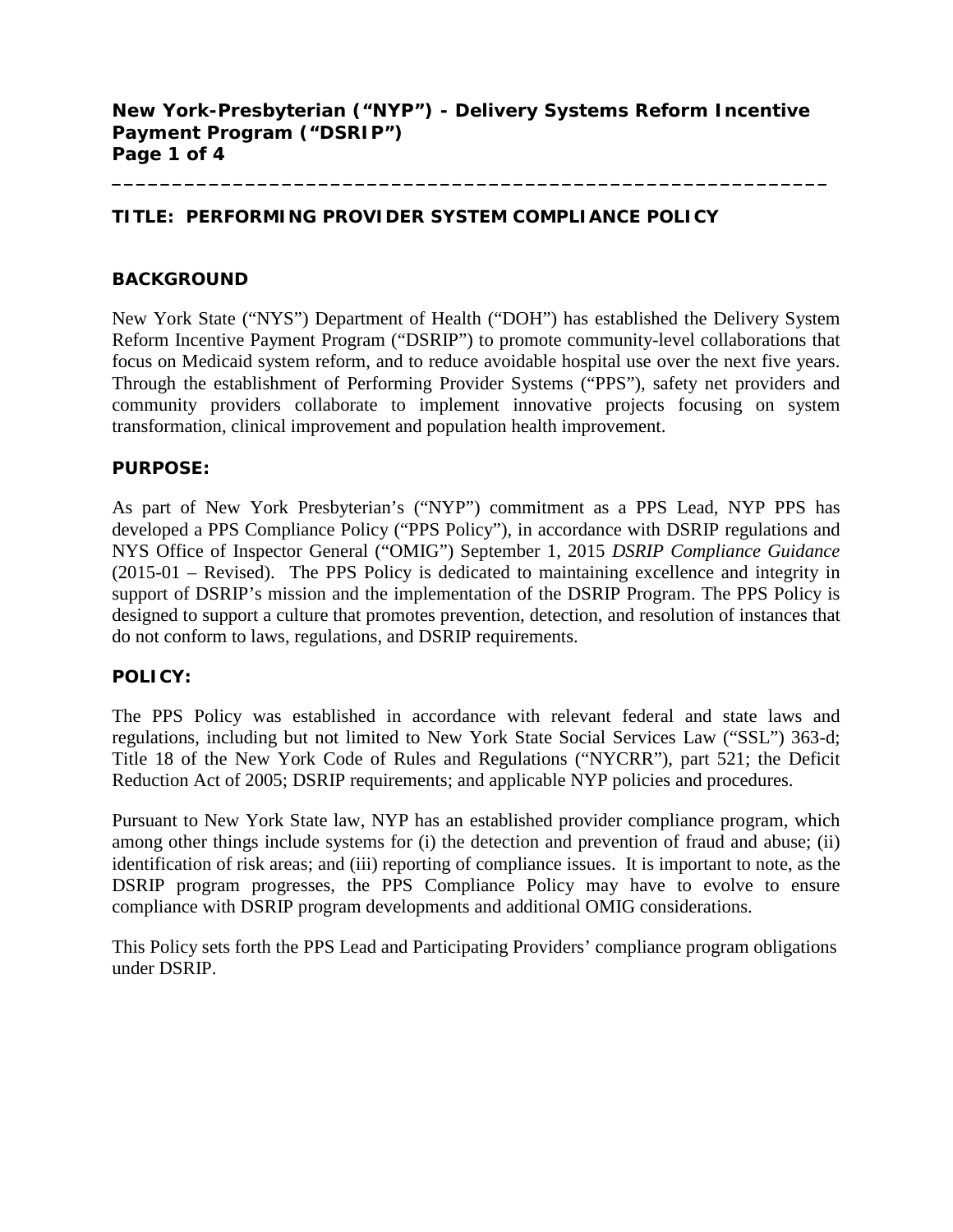# **APPLICABILITY:**

# NYP PPS Lead and Network Participating Providers

# **RESPONSIBILITY:**

### **PPS LEAD:**

The PPS Lead establishes processes that can assist in preventing and detecting Medicaid payment discrepancies related to the DSRIP program, specifically when Participating Providers obtain DSRIP distributions in a way that is inconsistent with approved DSRIP project plans. The PPS will consider the distribution of DSRIP funds in accordance with DOH's requirements, as provided in the *DSRIP - Measure Specification and Reporting Manual*.

The PPS Policy is intended to provide reasonable assurance that the PPS Lead; in connection with the implementation of the DSRIP Program;

- **•** complies in all material respects with laws and regulations applicable to its operations;
- satisfies the conditions of the Delivery System Reform Incentive Payment Program;
- complies with OMIG's *Special Considerations for Performing Provider System Leads' Compliance Programs*;
- **Perovides guidance of compliance program expectation, as outlined in the PPS policy;**
- conducts reviews of DSRIP distribution of funds to ensure they are in accord with approved project plan;
- conducts risk assessments specifically associated with payments to Participating Providers, and performance progress towards DSRIP milestones;
- establishes a system for anonymous and confidential reporting of fraud, waste and abuse of DSRIP funds, investigation, and responding to compliance issues (including a method for prompt corrective action and refund of overpayments);
- provides, as appropriate, training and educational resources; and
- confirms Participating Provider delivery of compliance training to staff

# **PPS Lead Compliance Officer and Governing Body**

Implementation of the PPS Compliance Policy by the PPS Compliance Officer will be overseen by the DSRIP Executive Committee, the governing body of the DSRIP Program. The Compliance Officer will attend the Executive Committee and provide quarterly reports on DSRIP compliance.

### **Participating Provider:**

The PPS Lead is not responsible for Participating Providers' compliance programs, as may be required by their status as a Medicaid service provider. Participating Providers who meet the mandatory requirements, pursuant to SSL 363-d and 18 NYCRR 521.3, are required to have an effective compliance program. Participating Providers who do not meet the mandatory compliance program requirements should consider implementation of a compliance program appropriate for their size, complexity, resources, and culture.

The following expectations and provisions apply to the operation and activities of all NYP PPS Participating Providers, irrespective of a compliance program. The obligations for compliance include, but are not limited to: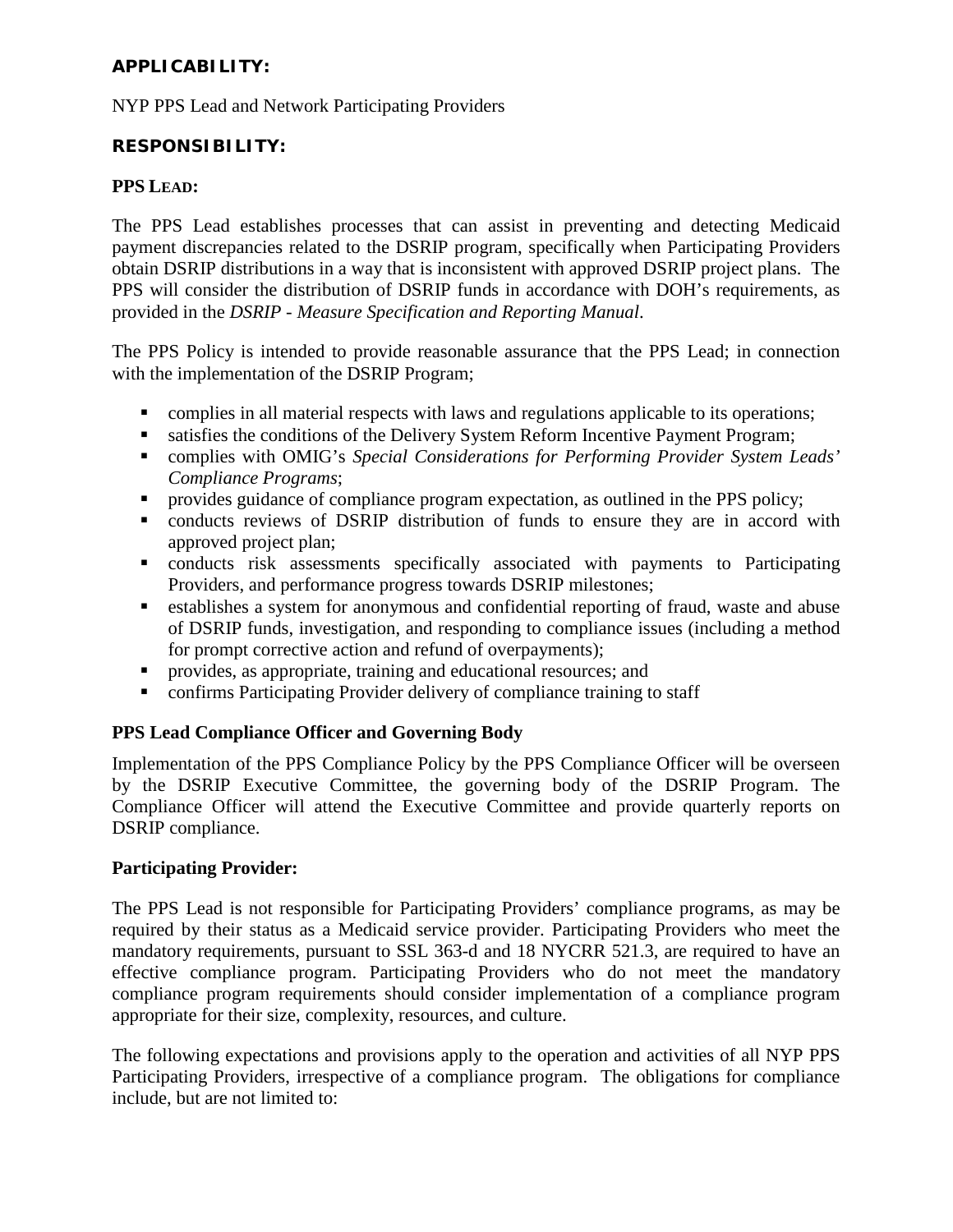- compliance with all laws and regulations, applicable to their provider type;
- compliance with relevant NYP policies, as established in service/provider agreement;
- understanding of the purpose and applicable requirements of the DSRIP program;
- proper implementation of the PPS Project;
- maintaining complete and accurate records of all services provided to Patients covered by the PPS' project;
- submission of accurate and timely reports on measurable milestones;
- appropriate use of DSRIP funds for intended purpose, per project plan;
- providing reporting mechanism for known or suspected DSRIP compliance issues to Compliance liaisons or Compliance Hotline;
- **PPS Lead Compliance Officer must be notified of concerns regarding DSRIP funds; and**
- **•** providing compliance training on DSRIP related topics

# **Education, Training and Implementation**

All Participating Providers are obligated to provide compliance training and education regarding the DSRIP program to their respective employees. This training should include (i) compliance expectations related to DSRIP; (ii) Participating Providers' role in the DSRIP projects; and (iii) how to report any fraud, waste or abuse of DSRIP funds. Participating Providers will confirm to the PPS Lead that all staff received such training.

# **Fraud and Abuse Compliance**

In carrying out DSRIP activities and operations, Participating Providers shall not engage in the following, as set forth by the applicable statutes and regulations:

- fraud, abuse or misuse of federal healthcare program funds
- False Claims Act violations
- **Anti-kickback violations**
- **Medicaid beneficiary inducement to avoid seeking medically necessary care;**
- Stark Law violations
- **Criminal Health Care Fraud violations**

Participating Providers will provide their employees with appropriate training or materials containing details about these regulations.

# **Whistleblowers/Non-Retaliation**

Federal and state laws provide whistleblower provisions that protect an individual who has reported an incident of fraud, in good faith. Under the law, a private citizen may bring a civil action for violations of the False Claims Act or equivalent state requirements on behalf of the government. Persons bringing whistleblower claims are granted protections under the law. Anyone who is fired, demoted, suspended, threatened, harassed, or in any other manner discriminated against by his or her employer because of certain legal reporting violations may be entitled to reinstatement with seniority, double back pay, interest, special damages, and attorney's fees and costs sustained as a result of discriminatory treatment.

Similarly, the PPS Policy strictly prohibits Participating Providers from retaliating against any person (s) who reports a compliance issue or concern, in good faith. Participating Providers, as